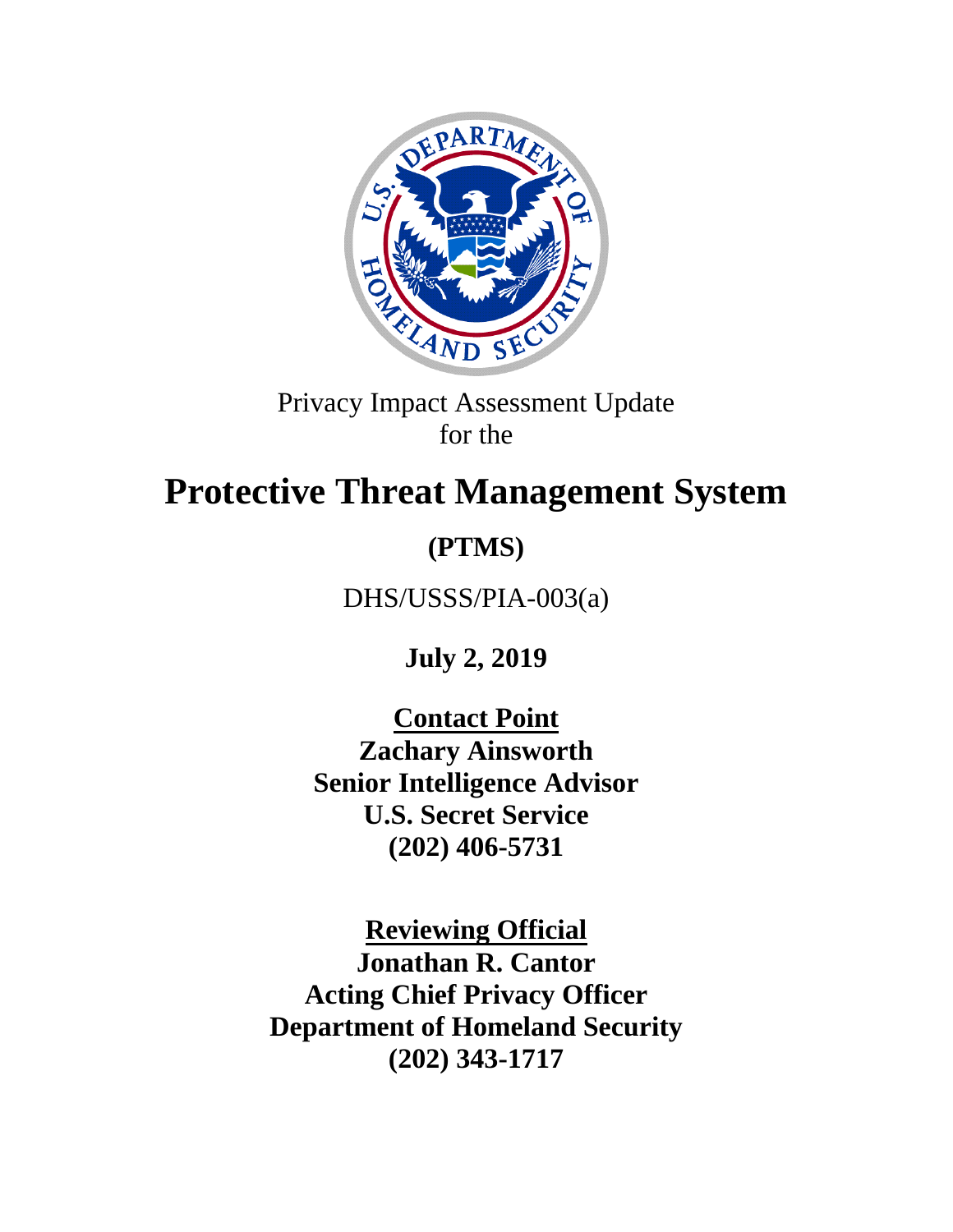

## **Abstract**

The United States Secret Service (Secret Service or USSS) Protective Threat Management System (PTMS) is a case management system used to record information required to assist the agency in meeting its protective mission. PTMS records data on potentially threatening behavior and incidents that may impact the USSS mission to protect persons, events, and facilities. USSS uses data from PTMS to develop threat assessments. This PIA Update is being conducted to document the addition of a new subsystem called Uniformed Division Log Book (UDLB) to the PTMS system infrastructure, and new information sharing with USSS systems: Applicant Lifecycle Information System (ALIS), Electronic Check (eCheck), and Enterprise Person (ePerson).

### **Overview**

The USSS protective mission includes the protection of the President, Vice President, their immediate families, former Presidents and Vice Presidents, major candidates for the presidency and vice presidency, foreign heads of state visiting the United States, and other individuals, events, and places authorized to receive Secret Service protection. To meet its protective obligations, the USSS maintains records in PTMS that include personally identifiable information (PII) on individuals expressing threatening or inappropriate behavior and on other incidents that may impact the Secret Service's mission to protect persons, events, and facilities. The Secret Service defines a threat as any form of communication (written, electronic, verbal, or non-verbal) that meets the elements of Title 18, United States Code, Sections 871 or 879, or other appropriate federal or state statutes. Other incidents for which records are created vary widely and may include overflights of restricted airspace, civil disorder, exclusions from sites, natural occurrences, bomb incidents or hoaxes, hijackings, incidents affecting motorcade movements, security compromise, uncorroborated source reporting, assassination or attempts, and other incidents judged to be of interest to protective operations.

PTMS includes features such as workflow record keeping, ability to add new data fields to reflect changing requirements, the ability to attach electronic documents, enhanced text searching capability, the ability of some users to construct queries combining any number of PTMS data values with data-appropriate operators and, since PTMS is a web-based application, improved access for field users with a need-to-know.

PTMS mostly houses case records on investigations initiated by the Secret Service, but may also contain case records that contain information received from other government agencies and created through their own investigative efforts. This information is shared with the Secret Service to assist in accomplishing its protective mission. Such cases may relate to a terrorist organization, a homegrown violent extremist, or an individual(s) engaged in targeting U.S. Government officials or facilities. PTMS also maintains cases containing non-investigative information. Examples of such information would include lost or stolen Secret Service property,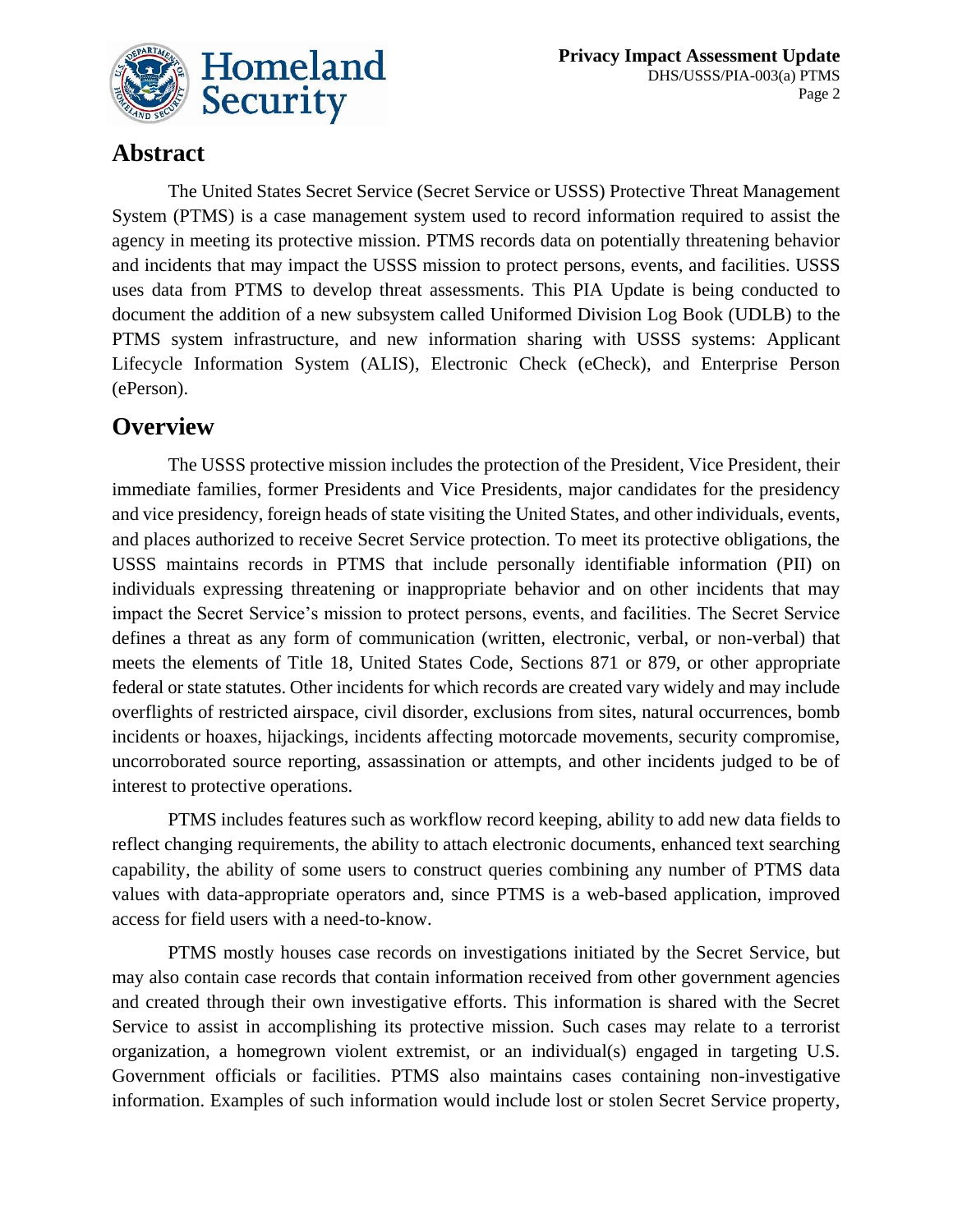$\overline{a}$ 

and information about incidents that, while not threatening, may have affected a protectee's movement or protected event.<sup>1</sup>

PTMS does not include information on individuals merely seeking access to protected facilities or sites unless they were excluded from a protected site or come to the attention of the Secret Service for threatening, inappropriate, or unusual behavior. Subjects may come to Secret Service attention through direct contact, violent or threatening social media posts made in public forums, reports from concerned citizens, other agency reports, or media reporting. Information acquired through those means is evaluated by personnel trained in threat assessment protocols and may include: physical identifiers, criminal history, health history, employment history, military service history, education history, immigration status, and other personal information provided by the subject or others familiar with the subject. PTMS does not perform biometric analysis.

Information from PTMS is used to develop threat assessments to assist protective operations personnel in creating a secure environment for Secret Service protected persons, events, and facilities. A threat assessment offers a description of the current threat environment for those individuals or events protected by the Secret Service. Use of PTMS is restricted to personnel who need information to effectively perform their job functions. Examples of typical transactions would be a user entering information to reflect the office assigned an investigation, typing a text summary of an investigation, establishing a new case record, or establishing a report to record initial receipt of information. When establishing a new record, minimum information is required from the user that may include a case title or subject name (and if a subject, then also minimum physical identifiers), the employee(s) and office assigned to the case, and whether or not a physical file is kept.

PTMS records are established to record initial receipt of information (intake) from a source and what actions were immediately taken. If the information is investigated, then a Protective Intelligence and Assessment Division (PID) user establishes a case record that contains the activities and results of the investigation. Other cases may be established to record incidents of protective interest because they occurred at a protected site or effected a protected movement. Related source documents may also be attached electronically to the PTMS record.

An example of a typical query is an authorized user entering query criteria to identify a subject by name. Users search for subject records, based on PII, whenever a subject comes to Secret Service attention through direct contact, violent or threatening social media posts made in public forums, concerned citizens, other agency reports, or media reporting. Direct contact may include individuals seeking access to protected facilities or events.

Headquarters users in PID enter data into PTMS through use of a computer interface. PID users have wide-ranging system rights to create and edit PTMS records. Only a small number of

<sup>1</sup> 18 U.S.C. § 3056, as amended, "Powers, authorities, and duties of the United States Secret Service;" 18 U.S.C. 3056A "Powers, authorities, and duties of the United States Secret Service Uniformed Division."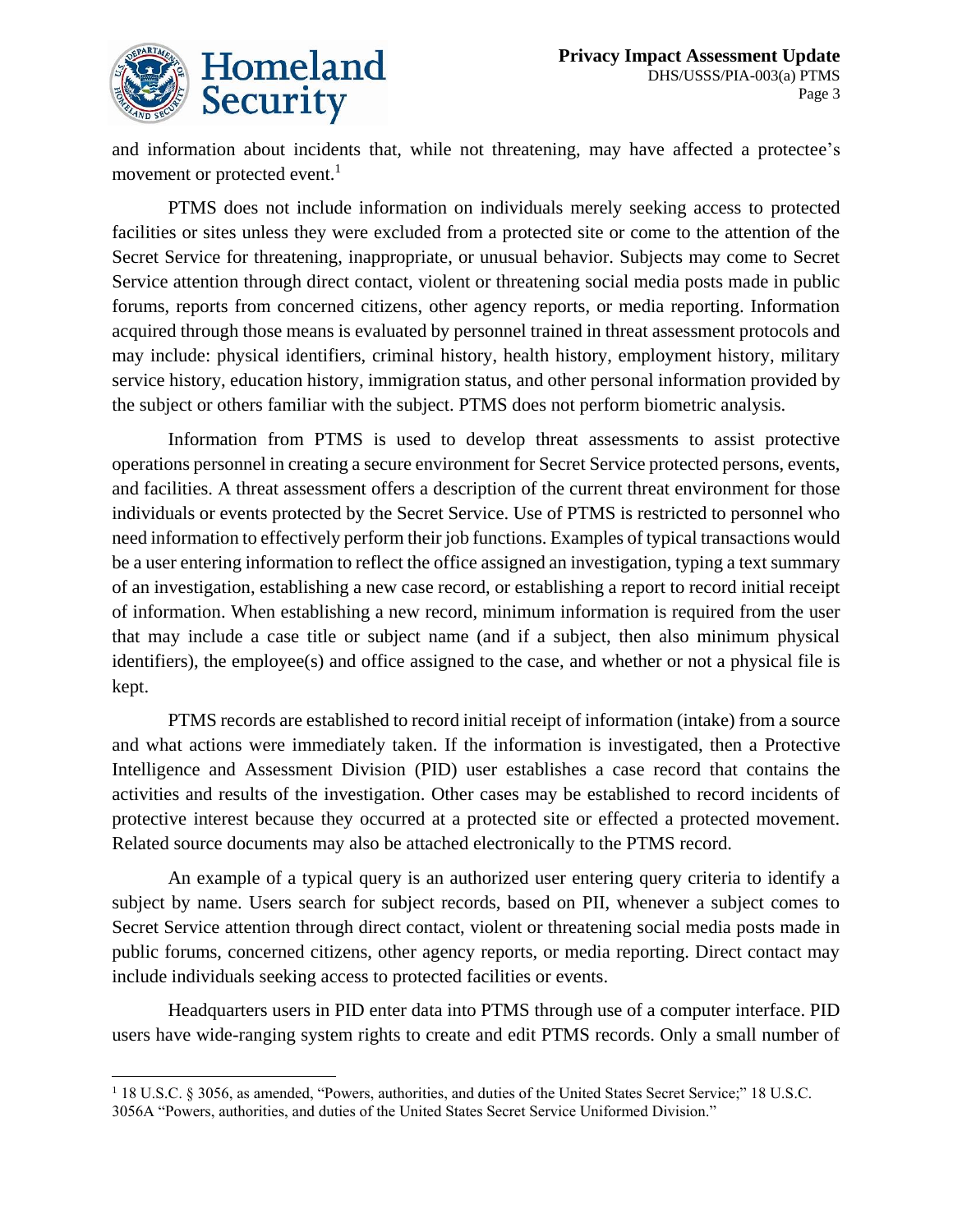

PID users have systems rights to retire or purge PTMS records. PID users may conduct queries for information based on PII or other administrative characteristics of the case, such as employee assigned, open and close dates, dates of judicial action, protectee, type of incident, or date of activity. They use queries of PTMS to:

- Identify individuals who have previously threatened or expressed an inappropriate interest in a particular protectee(s);
- Identify individuals who have previously come to the attention of the Secret Service;
- Identify suspects for investigations in which the subject is unknown;
- Report administrative case information to Secret Service management officials; and
- Report statistical case information to Secret Service management officials, the Department of Homeland Security, Office of Management and Budget, and the U.S. Congress.

Field and certain headquarters users not assigned to PID may also access PTMS, but have limited or no system rights to edit records. These users are also restricted to viewing only those portions of records that are needed to confirm an identity, location, or provide for employee safety. PTMS records (and information entered into them) must be manually entered with the exception of the user name when establishing new records and certain date/times related to record creation or updates. PTMS does not connect to external systems. PTMS records are not automatically updated and cannot be manually updated without an authorized user accessing PTMS.

Access to PTMS is strictly limited to authorized Secret Service employees who have a need to know in the furtherance of their role in protective intelligence analysis. User access to PTMS is controlled by role-based permissions and includes various levels depending on the user's function in USSS. The most restricted level of access is granted to special agents (who investigate individuals expressing threatening or inappropriate behavior and other incidents that may impact the agency's mission to protect persons, events, and facilities) and field-based administrative personnel who record administrative case information in PTMS (e.g., case agent name, an arrest date, or case disposition). Staff assigned to PID at USSS headquarters are granted additional access, allowing these users to create and edit report/case records. The least restricted level of access is granted to certain supervisors in PID who may retire or purge entire case records, edit the pre-populated values available for users to select in list-of-value fields in PTMS (e.g., the state field of an address record), create and edit names and titles of protected persons, and manage the permissions allowed at any level of user access.

## **Reason for the PIA Update**

The reason for this PIA Update is to document the addition of the new subsystem, Uniformed Division Log Book (UDLB), which serves as a tool to monitor, track, and report on Uniformed Division (UD)-related incidents that occur at each of the five supported branches: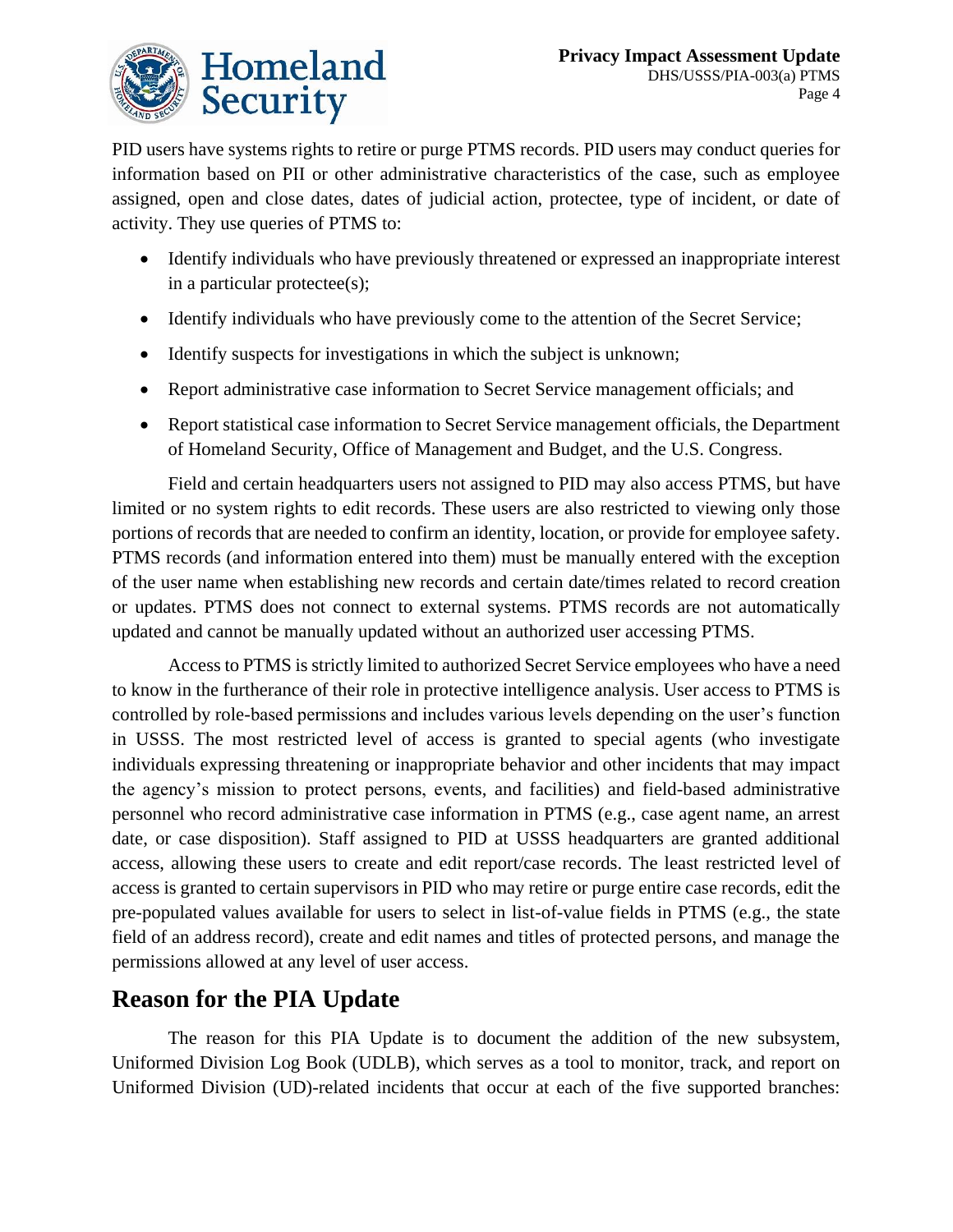

White House, Foreign Missions, Naval Observatory, Office of the Chief, and Special Operations. There is also an interconnection between PTMS and the following USSS applications: Applicant Lifecycle Information System (ALIS),<sup>2</sup> Electronic Check (eCheck),<sup>3</sup> and Enterprise Person (ePerson). 4

## **Privacy Impact Analysis**

#### **Authorities and Other Requirements**

There are no changes in the specific legal authorities and agreements that permit and define the collection of information in PTMS.

#### **Characterization of the Information**

The PTMS UDLB subsystem collects information on suspects when a Uniformed Officer makes an arrest, and information can also be captured for a sick or injured individual the Uniformed Officer comes into contact with. The UDLB subsystem can collect and/or process in various combinations, depending on the justification for entry, one or more of the following:

- Name (First Name, Middle Name, Last Name);
- Street;
- City;
- State;
- Home Phone:
- Office Phone;
- Social Security number (SSN);
- Date of Birth (DOB);
- Nationality;
- Gender;
- Height;
- Weight;
- Race;

 $\overline{a}$ 

<sup>2</sup> DHS/USSS/PIA-023 Applicant Lifecycle Information System (ALIS), August 2018, [https://www.dhs.gov/sites/default/files/publications/privacy-pia-usss-alis-august2018.pdf.](https://www.dhs.gov/sites/default/files/publications/privacy-pia-usss-alis-august2018.pdf) <sup>3</sup> DHS/USSS/PIA-012(b) Electronic Name Check System, September 2016,

[https://www.dhs.gov/sites/default/files/publications/privacy-pia-usss-echeck-september2016.pdf.](https://www.dhs.gov/sites/default/files/publications/privacy-pia-usss-echeck-september2016.pdf) <sup>4</sup> DHS/USSS/PIA-016(a) Enterprise Person (ePerson) System, June 2018,

[https://www.dhs.gov/sites/default/files/publications/privacy-pia-usss-eperson-june2018.pdf.](https://www.dhs.gov/sites/default/files/publications/privacy-pia-usss-eperson-june2018.pdf)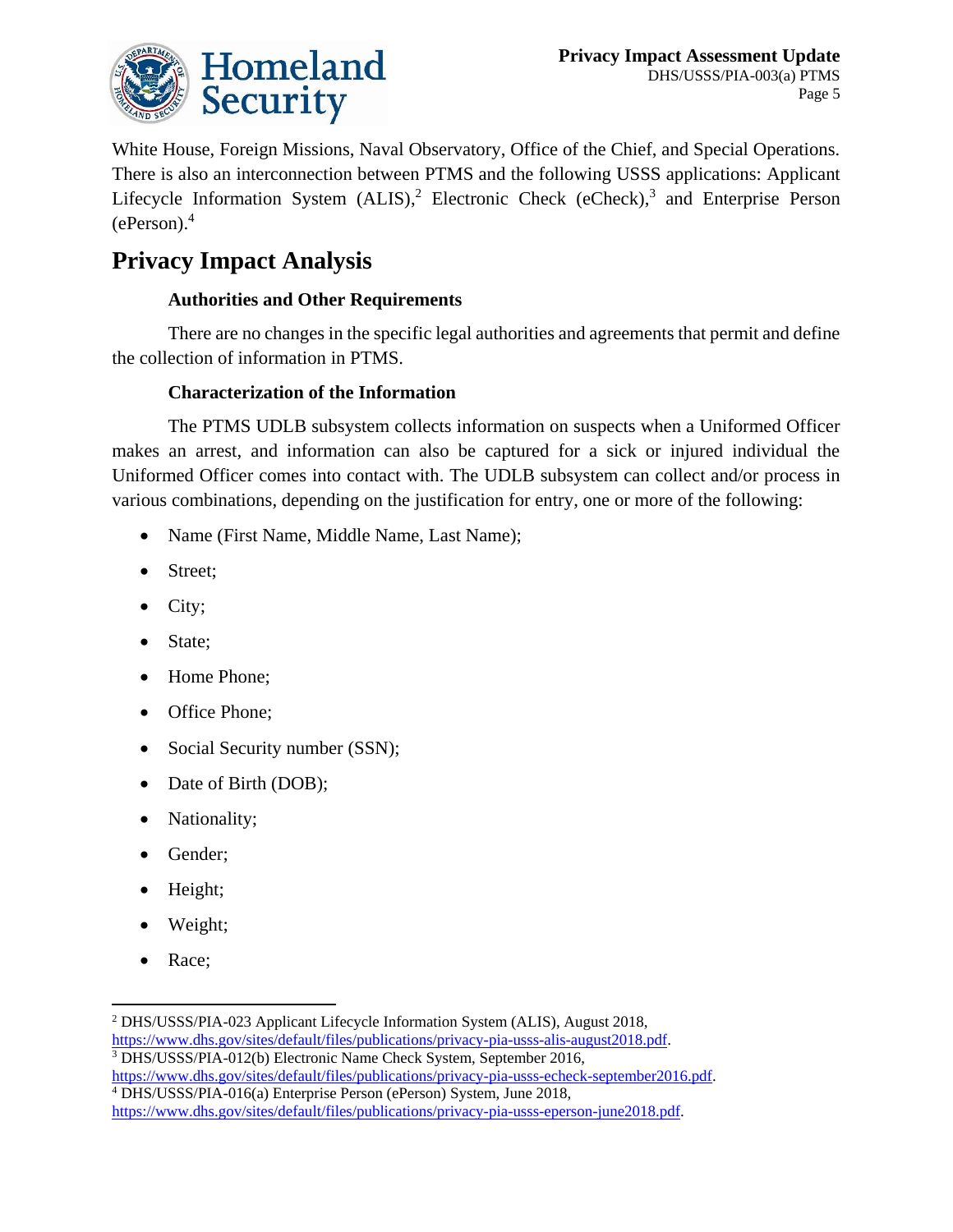

- Hair color;
- Eye color;
- Branch Sector;
- Hate Crime;
- Drug Arrest;
- Violent Crime:
- Gun Crime; and
- Arrest Charges.

UD personnel also capture and enter incident data on alarms, assistance to the embassies/other agencies, coverage, demonstrations (no names captured unless arrest made), employee sick and injury reports, penetrations, threats, and vehicle accidents into the UDLB subsystem. All incidents documented are those that have taken place at or near a location that UD personnel provide protective services. Data recorded includes:

- UD reporting staff member;
- UD reporting branch;
- Incident type;
- Incident location;
- Incident date/time;
- Approver info;
- Injury detail (if applicable); and
- Uploaded copy of the printed report.

The module allows users to change the status of the incident, add supplementary information, and record suspects as appropriate. UDLB generates statistical reports and provides a robust search mechanism.

The interconnections to/from ePerson, ALIS, and eCheck enable the following:

PTMS uses Oracle database links to communicate to the ePerson database for purposes of: 1) determining the appropriate USSS district office when a user supplies a city and state; 2) querying for USSS personnel identified as agents; and 3) granting USSS agent personnel access to discrete PTMS functionalities.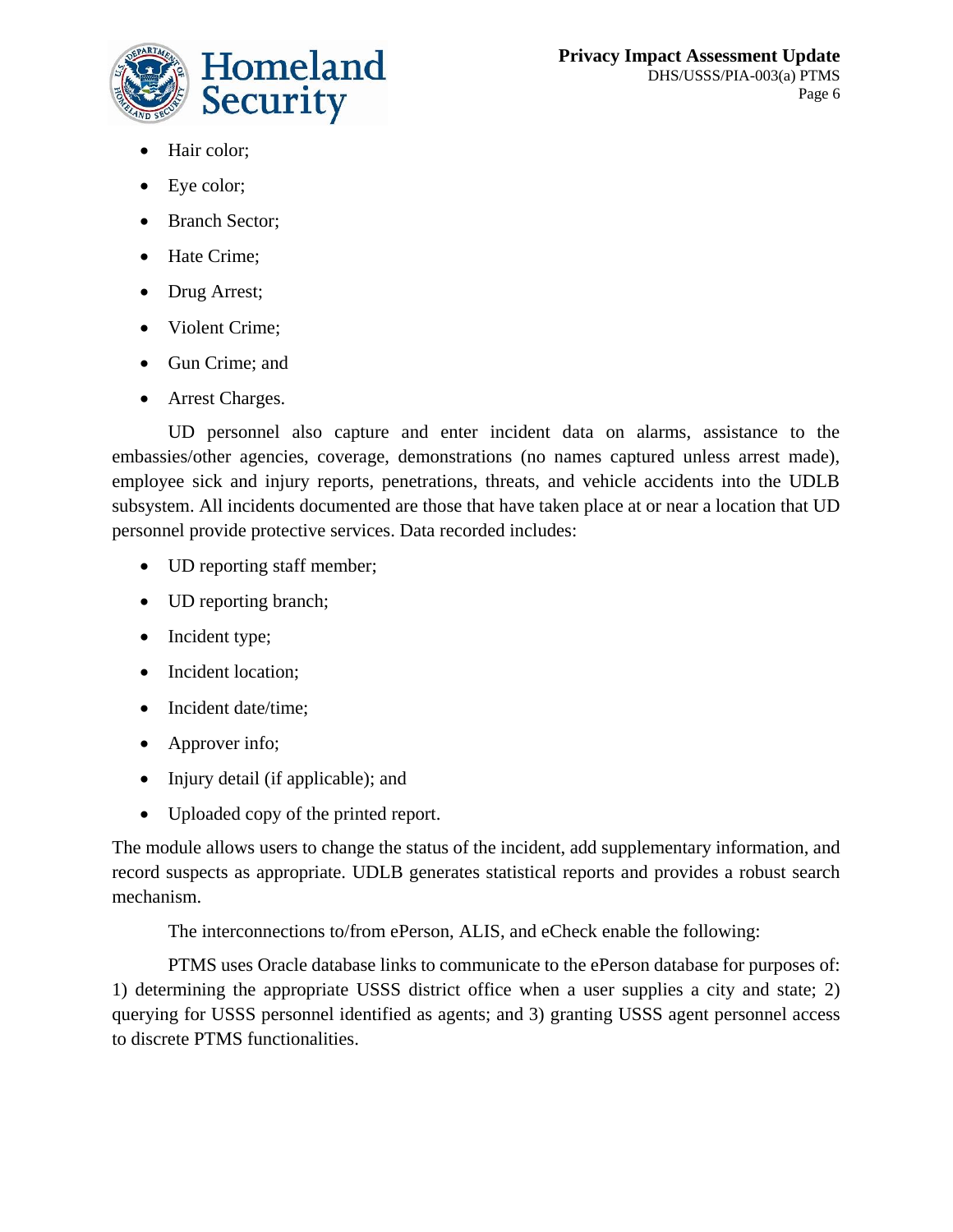

ALIS and eCheck query the PTMS database to determine if a USSS job applicant or National Special Security Event (NSSE) attendee has an open case, or is a person of interest by PID. The queries conducted by the ALIS and eCheck systems include the following:

- First Name:
- Last Name;
- Middle Name;
- DOB;
- SSN; and
- Gender.

The sharing of this data is internal to USSS personnel specifically granted access to perform these queries. Employees using those systems must contact PID directly for more detailed information about a subject/case in PTMS. This ensures the most detailed information is shared with only people with a need to know.

#### **Uses of the Information**

The usage of the PTMS data has changed. Two additional uses have been implemented. USSS leverages the data within PTMS for background investigations for both individuals in the hiring process and NSSE attendees.

#### **Notice**

The DHS/USSS-004 Protection Information System System of Records Notice (SORN)<sup>5</sup> provides notice regarding the collection of information and the routine uses associated with the collection the information. Notice to individuals prior to collection of information is not feasible in that it could impede law enforcement investigation.

#### **Data Retention by the project**

There are no changes to the data retention schedule for this system.

#### **Information Sharing**

PTMS internal sharing has changed. There are new interconnections between the USSS ALIS and eCheck systems. ALIS and eCheck query the PTMS database schema to determine if a USSS job applicant has an open case or a NSSE attendee is a person of interest identified by PID.

The sharing of this data is internal to USSS personnel specifically granted access to perform these queries. Employees using those systems must contact PID directly for more detailed

<sup>1</sup> <sup>5</sup> DHS/USSS-004 Protection Information System, 76 FR 66940 (October 28, 2011).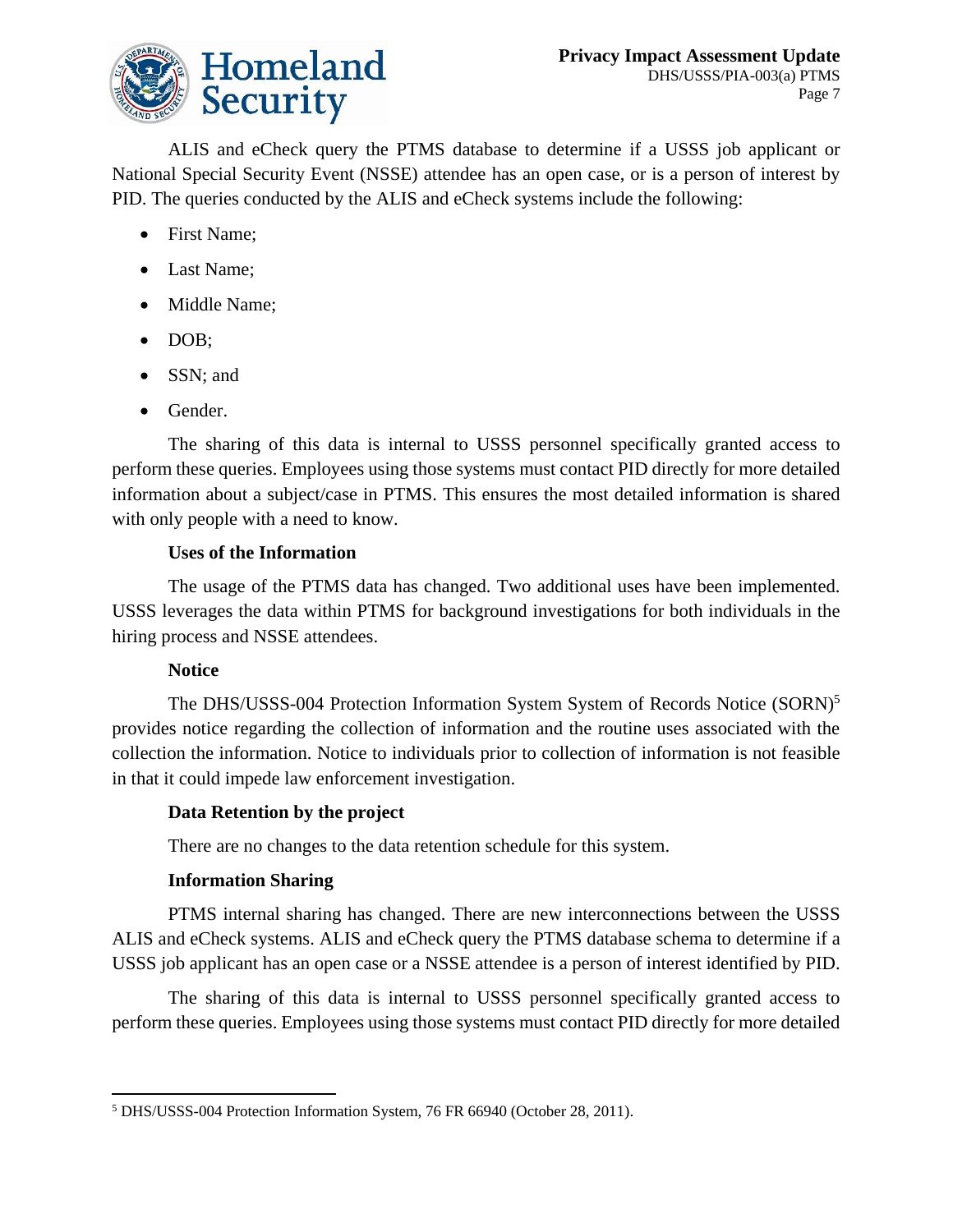

information about a subject/case in PTMS. This ensures the most detailed information is shared with only people with a need to know.

PII and/or summary investigative information maintained in PTMS may be shared with federal, state, and local law enforcement agencies, other foreign and domestic government units, and with private entities on a need-to-know basis to further investigations and assignments by the Secret Service. The Secret Service transmits information in a variety of ways, including electronically, in oral briefings, interviews, in writing, or by telephone. Only Secret Service employees who need the information to effectively perform their job functions can gain access to PTMS.

PTMS information is shared with law enforcement and other U.S. Government agencies with a protective mission or other federal/state/local government, foreign government units, and health officials who, by their jurisdictional responsibilities, have a need-to-know. This external sharing is compatible with the original law enforcement collection and is consistent with the routine uses contained in the DHS/USSS-004 Protection Information System SORN.

To the extent that information may be released pursuant to any other routine uses, such release may only be made if it is compatible with the purposes of the original collection, as determined on a case-by-case basis.

**Privacy Risk:** There is a risk of improperly disclosing PII outside of the Department.

**Mitigation:** This risk is mitigated by integrating administrative, technical, and physical security controls that protect PII against unauthorized disclosure. Disclosure may only be made by authorized Secret Service employees engaged in protective activities who are trained on the use of PTMS. Authorized Secret Service users of PTMS may only share the data with recipients listed in the SORN who have a need-to-know.

#### **Redress**

As a protection information system owned by the Secret Service, the DHS/USSS-004 Protection Information System SORN contains exemptions from the access and redress provisions of the Privacy Act. However, access requests will be considered on a case-by-case basis if made in writing to the Secret Service's Freedom of Information Act (FOIA) Officer, Communications Center (FOIA/PA), 245 Murray Lane, Building T-5, Washington, D.C. 20223, as specified in the SORN.

**Privacy Risk:** There is a risk that that an individual may have limited access or ability to correct their information.

**Mitigation:** Individuals can request access to information about themselves under the FOIA and Privacy Act and may also request that their information be corrected. The nature of PTMS and the information it collects and maintains is such that the ability of individuals to access or correct their information may be limited by Privacy Act exemptions. The redress and access